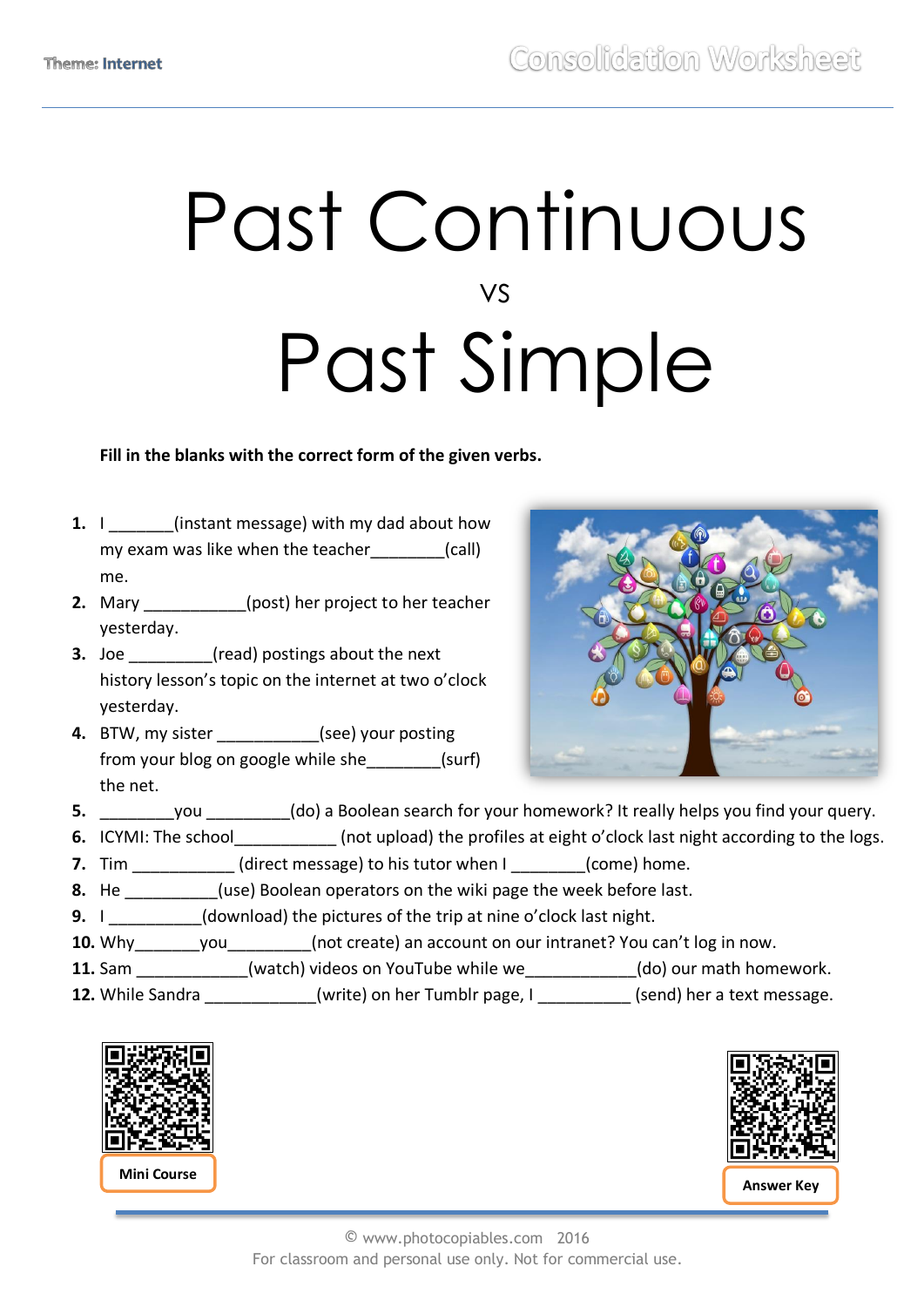# Past Continuous vs Past Simple

### **Fill in the blanks with the correct form of the given verbs.**

- **1.** I linstant message) with my dad about how my exam was like when the teacher (call) me.
- **2.** Mary \_\_\_\_\_\_\_\_\_\_\_(post) her project to her teacher yesterday.
- **3.** Joe *S* (read) postings about the next history lesson's topic on the internet at two o'clock yesterday.
- **4.** BTW, my sister **and its control (see)** your posting from your blog on google while she (surf) the net.
- **5. b** you  $(do)$  a Boolean search for your homework? It really helps you find your query.



- **6.** ICYMI: The school (not upload) the profiles at eight o'clock last night according to the logs.
- **7.** Tim  $\qquad$  (direct message) to his tutor when I  $\qquad$  (come) home.
- **8.** He **Example 20.** (use) Boolean operators on the wiki page the week before last.
- **9.** I \_\_\_\_\_\_\_\_\_(download) the pictures of the trip at nine o'clock last night.
- **10.** Why\_\_\_\_\_\_\_you\_\_\_\_\_\_\_\_\_(not create) an account on our intranet? You can't log in now.
- **11.** Sam \_\_\_\_\_\_\_\_\_\_\_\_(watch) videos on YouTube while we\_\_\_\_\_\_\_\_\_\_\_\_(do) our math homework.
- **12.** While Sandra **12.** While Sandra **and Musical** (write) on her Tumblr page, I and Send) her a text message.



**Mini Course**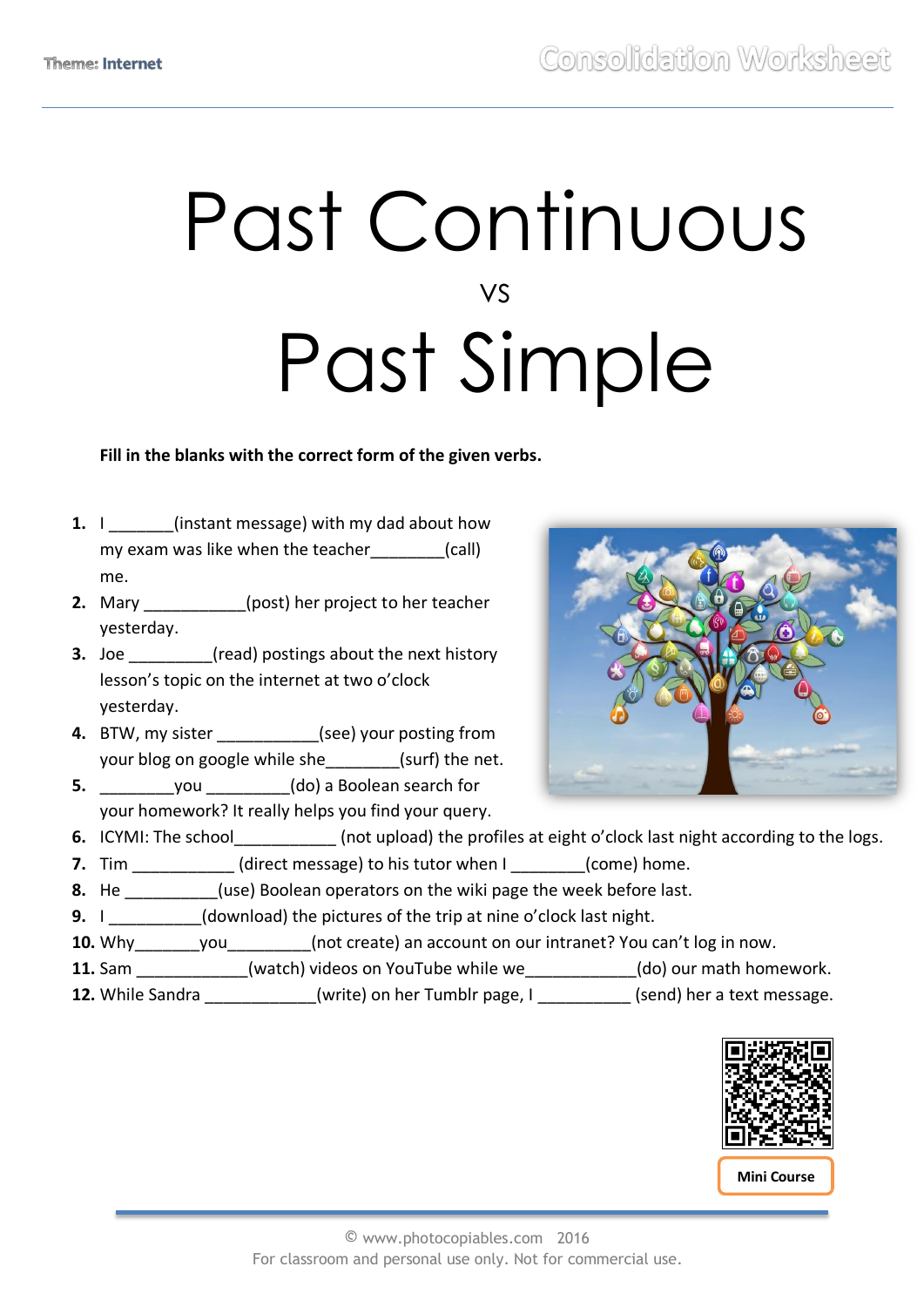

© www.photocopiables.com 2016

© www.photocopiables.com 2016